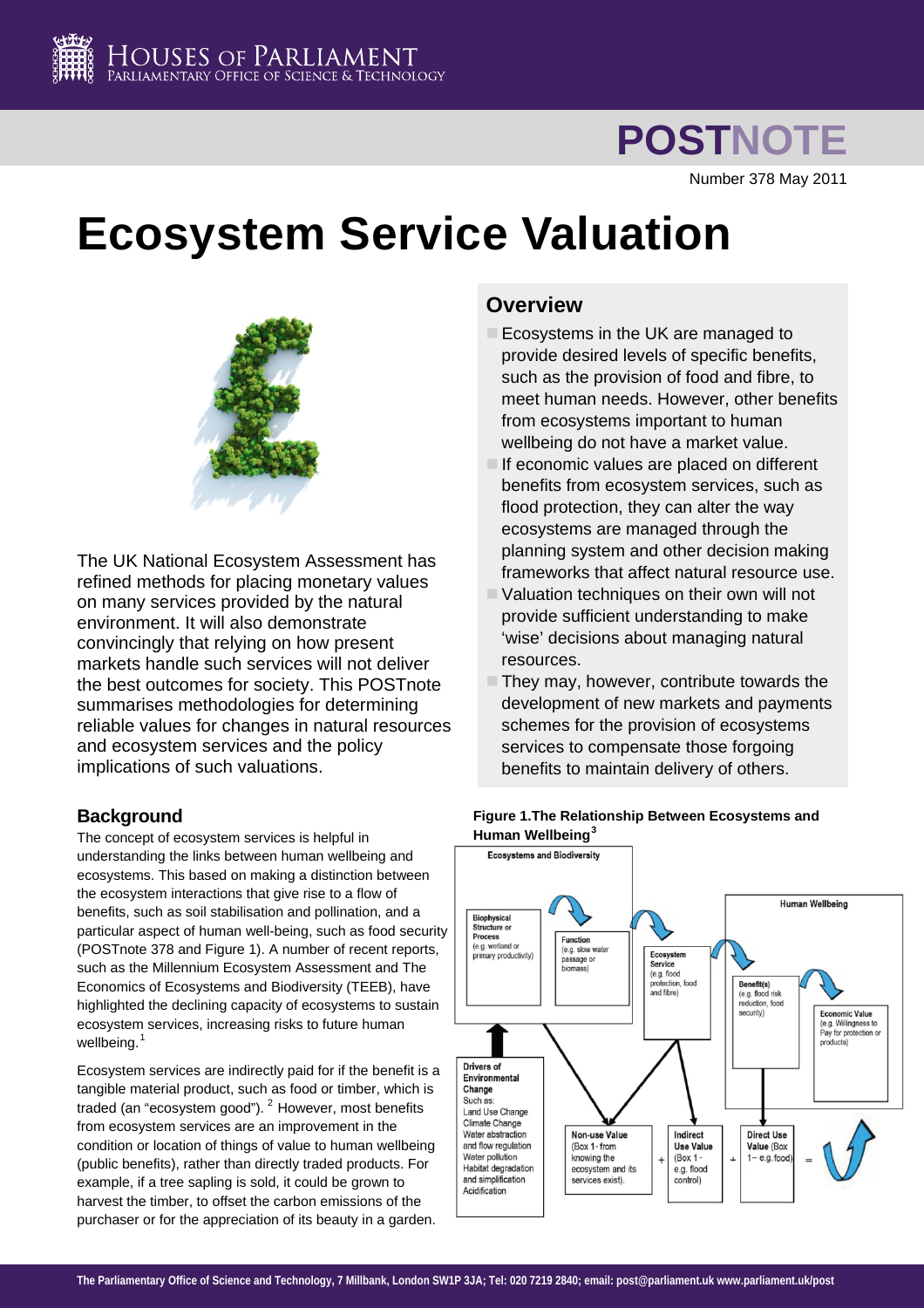For the first of these options, the benefit is realised as a material product; for the second, the benefit is derived via regulating ecosystem services; for the third, the primary benefit is in terms of cultural ecosystem services. Some benefits arising such as recreational opportunities from improving a garden are less straightforward to determine.

<span id="page-1-1"></span><span id="page-1-0"></span>The UK National Ecosystem Assessment, to be published in June, has refined value transfer methods for placing monetary values on many benefits provided by the natural environment. It will also clarify the links between ecosystem services and human needs in the UK and will highlight the point that if present market approaches continue they may not deliver the best outcomes for society. Without intervention, markets may fail to allocate sufficient resources to maintain the provision of ecosystem services, despite the benefit to society as a whole, due to the 'public nature' of the benefits (POSTnote 376).

## **Role of Valuation**

For the most part, policy decision-making processes take account only of traded goods, for example, the market price of land or the value of crops it will produce. They ignore the value of the majority of ecosystem services that will be altered by land use change. The valuation of benefits enables decision-makers to place a value on changes in services that are not captured by markets (Box 1).

### **Box 1 Total Economic Valuation**

The Total Economic Value (TEV) conceptual framework views ecosystem goods and services as the flows of benefits to humans. Values are assessed through the ways in which ecosystem services support people's own consumption (use values) and provide intangible human benefits (non-use values).

#### **Use Values**

Use values (Figure 1) can be sub-divided into direct use value and indirect-use value:

- Direct use values arise from human use of natural resource systems, including extractive use such as timber or fisheries and non-extractive use such as tourism and recreation.
- Indirect use values result from the regulatory or supporting ecological processes that contribute to the ecosystem services giving rise to benefits. For example, processes occurring in wetlands remove excess nutrients, improve water quality and provide flood protection through retaining water.

#### **Non-use values**

Non-use values (Figure 1) do not involve direct interaction between humans and ecosystems and include:

- altruistic values, derived from knowing that *others* can enjoy the goods and services from ecosystems
- bequest values, associated with knowing that ecosystems are passed on intact to future generations
- existence values, arising from the knowledge the ecosystem and its services continue to exist
- option values, the benefit from the security of knowing that an ecosystem is being preserved for possible but unforeseen future uses, such as a species with possible pharmaceutical applications.

Valuation is not intended to displace the broader factors already present in environmental decision-making frameworks, and most commentators agree that its application to ecosystem services should be regarded as a complementary, rather than sole, component in decisionmaking. However, valuation can be used to:

 Understand the contribution that an ecosystem makes to an area and the dependencies between the different ecosystem services arising from it.

- Determine whether a policy intervention is justified and any losses or gains in ecosystem service benefits.
- The costs and benefits for different stakeholders from how an ecosystem is managed.
- $\blacksquare$  Justify the need for financial resources to sustain, restore or enhance ecosystem services.<sup>[4](#page-3-1)</sup>

#### *Valuation Methodologies*

There is an extensive literature on various valuation methods (Box 2), the contexts in which they are applied and their limitations.<sup>[5](#page-3-1)</sup> The NEA, in line with other ecosystem service valuation frameworks such as TEEB, classifies and values the benefits arising from ecosystem services, rather than the ecosystem services themselves to avoid double counting of the 'means and the ends' (POSTnote 377). It is neither practicable nor necessary to produce an economic valuation study for every policy decision and methods have been developed to make the best use of existing benefit valuation studies within decision-making.

#### **Box 2 Deriving Values for Ecosystem Service Benefits**

Economic, deliberative and participatory methodologies are used to try to reveal use values of ecosystem service benefits. These attempt to establish either individuals' willingness to pay (WTP) for an ecosystem service (or to avoid its degradation) or willingness to accept (WTA) compensation for any degradation (or for forgoing an improvement or restoration of an ecosystem service). Five main sets of methodologies are employed, which will be appropriate depending on the application and data available:

- Market prices, which can be used to estimate the value of ecosystem goods that are traded in formal markets, such as timber or fish. The prices need to be adjusted for any environmental market distortions, as they are a price, not a value
- Cost methods, based on the cost of damage caused by the loss of an ecosystem service, or expenditure to prevent that damage, or the cost of replacing the ecosystem service altogether. These do not assess the welfare impact of gains or losses and hence provide estimates of 'value' in the same way revealed or stated preference methods can.
- Revealed preference methods, based on observed behaviour. For example, values are estimated from proxies such as the cost and number of recreational visits or differences in property values;
- Stated preference methods. An example is surveys to determine people's willingness to pay for ecosystem services in hypothetical markets.
- Deliberative and participatory valuation methods. These include group-based deliberative monetary valuation and citizens' juries.

Values for the many ecosystem services that are not directly traded in markets must be derived through the last three sets of approaches, and non-use values can be determined only through stated preference methods. These often require extensive time, skills and data, and the findings can be disputed. However, as the number of robust primary valuation studies of ecosystem services grows, it is feasible to transfer these estimates to assess values in other situations. New insights on how humans value items beyond their market price are arising from disciplines such psychology and neuroscience, in combination with behavioural economics. These approaches are seeking to provide a better understanding of how values are constructed and change in response to different circumstances and external factors, (such as perceptions of threat or opportunity), how they vary with knowledge and experience, a[n](#page-1-0)d how they are constructed by individuals or groups working collectively[.4](#page-1-0)

# **Challenges to Using Ecosystem Service Valuation**

The scale and relative importance of ecosystem services to society has yet to be fully determined. There is scientific uncertainty about how ecosystem interactions should be categorised and defined, as reflected by the lack of agreement on definitions of ecosystem services. In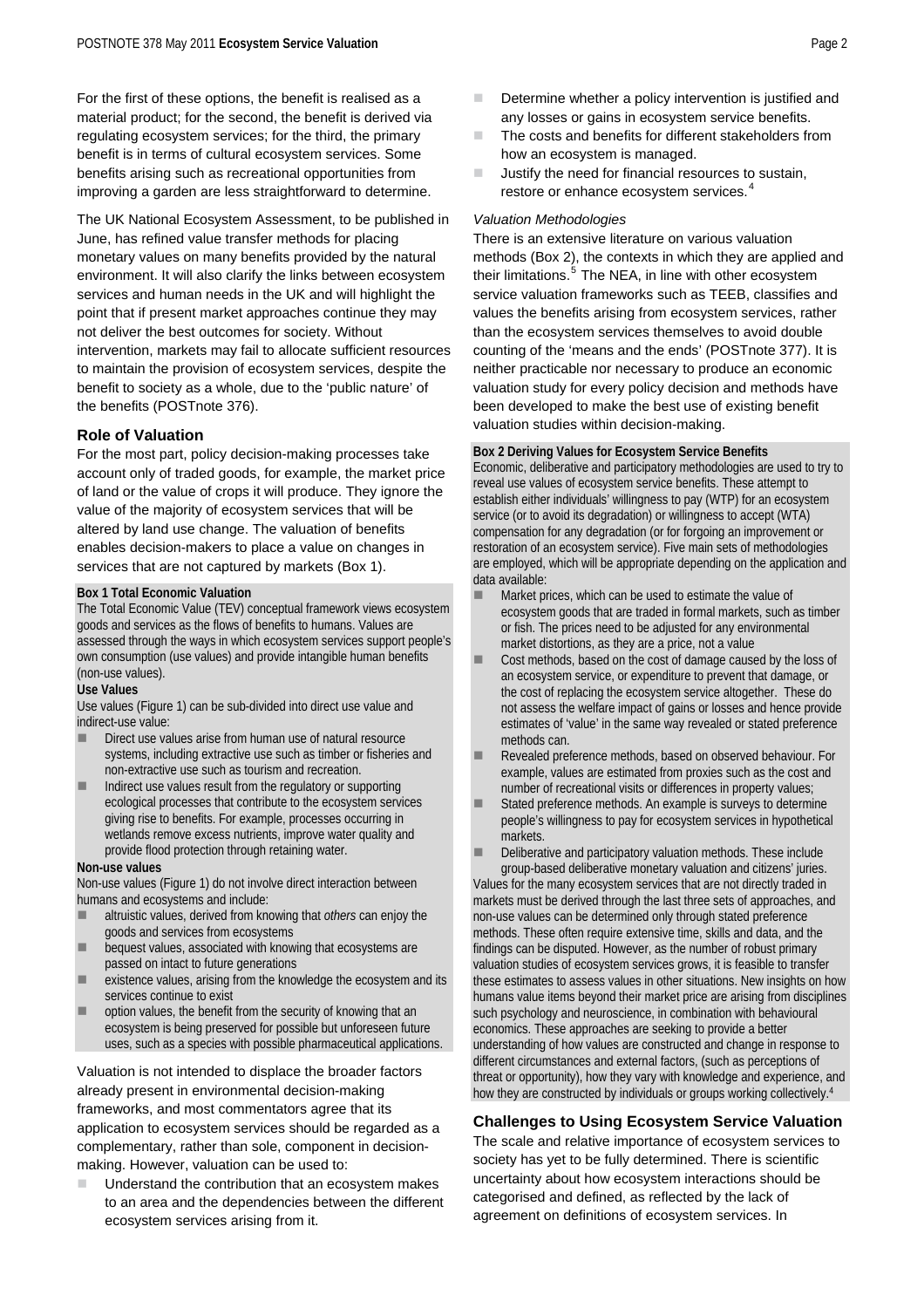identifying what constitutes an ecosystem service, understanding of spatial characteristics and societal values is as important as knowing the structure and dynamics of ecological processes (POSTnote 377).<sup>[5](#page-1-1)</sup> For example, carbon sequestration is global, while other services, like pollination (POSTnote 348), depend on proximity, and can be used at source, or 'flow' to a different point of use.<sup>[6](#page-3-1)</sup>

Critics of valuation question whether the true future economic consequences of the loss of any ecosystem service provision can be anticipated with any confidence. The capacity to deliver an ecosystem service exists independently of whether its benefits are used. However, humans will value benefits from ecosystem services differently in different places at different times. These values vary significantly with people's awareness of background issues, cultural norms and status. Furthermore, it is widely recognised that valuation of ecosystem services is highly context specific and should be guided by the perspectives and requirements of the beneficiaries within these contexts.

There is also a need to distinguish clearly between benefits and values, because different groups may place different values on benefits. For example, agricultural ecosystems can provide biodiversity, carbon storage, food provisioning, cultural and recreational benefits which diverse groups may value differently and these values will also differ over time in response to other factors. They also differ geographically, with the cultural importance of the outcome of particular agricultural practices, (such as upland hay meadows in the northern Pennines) being valued more highly by society than food production in that area.<sup>[5](#page-1-1)</sup>

The values attached to benefits from ecosystem services are subjective and variable over time, space and issue. The diversity of the attitudes, preferences and values that people hold can pose problems in applying valuation techniques to decision-making that seek to aggregate the diversity into a single or a small number of metrics. Consequently, the use of some methods remains contentious. Valuation works for tangible benefits like water quality or reduced flood risk, where people hold well formed and stable preferences, but for others like biodiversity it may not.

Some commentators suggest that the subjective and ephemeral nature of ecosystem service values held by different groups could also potentially conflict with the society-wide aggregation and 'impartial nature' of economic analysis and governance structures acting in the national interest. Use of economic valuations could reinforce the dominance of a small number of ecosystem services over the rest.

In addition, the difficulties in making a spatially explicit quantification of ecosystem service benefits, which allows identification the suppliers and users of ecosystem service benefits, are cited. Wherever possible, valuation should be spatially and temporally explicit at scales meaningful for policy, as the ecosystem services giving rise to benefits are specific to areas and occur over differing time scales.

For example, a Cost Benefit Analysis (CBA) using ecosystem service valuation to compare multi-purpose woodland creation with the current agricultural grassland, has shown that the benefits from an increase in woodland cover, substituting for sheep grazing, would be greater than the costs in many parts of Wales. The analysis also showed that existing forests are not optimally located to fulfil their potential. The ideal places would be adjacent to population centres, as the closer it is the more people will use and therefore value a forest.<sup>[7](#page-3-1)</sup>

A recent review has concluded that there is scope for better guidance on the selection, design and application of the different methods, and a need to include tests for rigour and robustness of the analysis and results.<sup>[4](#page-1-0)</sup> The Natural Environment Research Council has set up the interdisciplinary "Valuing Nature Network", as part of the "Living with Environmental Change" project, to address these issues and to provide the necessary standard of evidence and advice required by decision makers.

# **Policy Uses of Valuation Evidence**

All ecosystems deliver a broad range of services, some of which have particular economic or social value. However, many ecosystem services are either undervalued, or have no value, in current decision making frameworks, although crucial to human well-being. $1$  For example, a forest can:

- $\blacksquare$  be a major store of carbon, helping to regulate climate
- $\blacksquare$  be a resource for industry in the form of fibre or fuel  $\blacksquare$  prevent loss of soil and nutrients, flooding and
- avalanches
- $\blacksquare$  play a role in the water cycle, ensuring cycling of water vapour back to the atmosphere
- $\blacksquare$  provide a location for recreational activities.

Most of the benefits above tend to be undersupplied, due to the emphasis on provisioning services from which land managers can secure market returns, in this case timber as a resource for industry.

Policies tend to take more account of shorter term and more localised private gains of benefits (such as increased agricultural productivity from wetland drainage) than longer term and more distant loss of public benefits (such as increased risk of flooding and decreased water quality). If an ecosystem is managed primarily to deliver one ecosystem service, such as a provisioning service, this may reduce levels of other ecosystem services supported by the ecosystem.

For example, a forest managed exclusively for timber production may have less recreational value, store less carbon and be less effective at retaining nutrients. The role of economic analysis in environmental policy is to determine where a change in practices or policies may be in the wider public interest. Public benefits from regulating and supporting ecosystem services over a long-term horizon, such as climate regulation or flood alleviation, have frequently not been accounted for in such analysis.

Valuation of ecosystem service benefits is one means of incorporating their consideration in decision making. For example, South West Water is restoring the natural water storage ability of upland ecosystems and reinstating river habitats by reducing damage from agriculture to halt water quality deterioration, to reduce water treatment costs and to provide flood protection through a £8.8million programme of